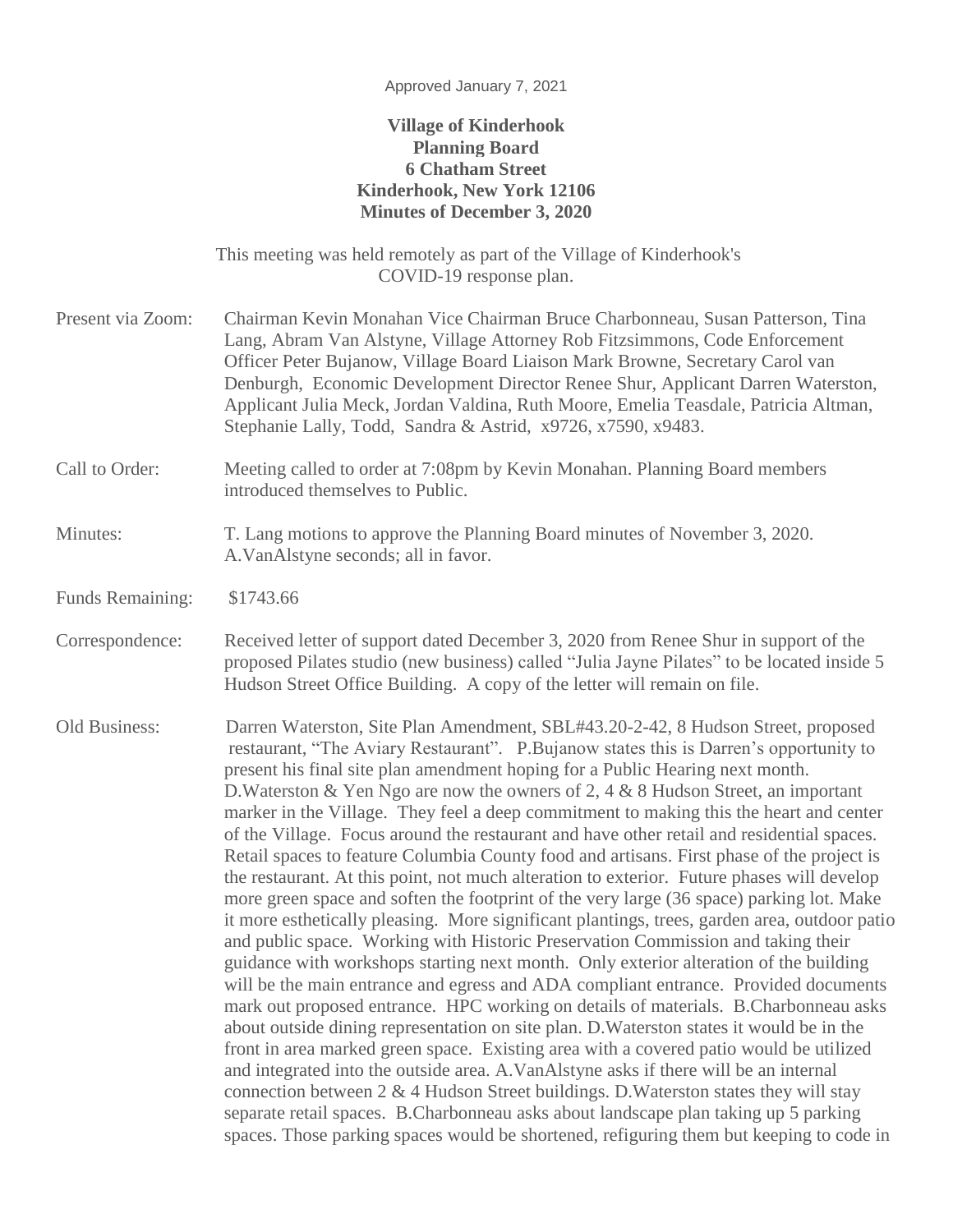terms of distances. D.Waterston would like to keep cars parked away from the outdoor dining area. S.Patterson asks about deliveries. D.Waterston says 75% of sourcing is local purveyors. Staff would do a lot of the gathering from local sources. All deliveries to the back garage area on an existing delivery site on an easement shared with the Village of Kinderhook and P.Calcagno. Deliveries would be smaller scale. During the demolition and construction, there will be more activity but when business is open, it would be a very different scale. K.Monahan asks about dumpsters. D.Waterston states they will be inside in an interior delivery room that holds all of the dumpsters and recycling. Pickup will be through the easement. C.VanDenburgh asks for clarification from D.Waterston on his lunch hours written on his spec sheet, should say 11:30am-2:30pm (typo states 2:30am). B.Charbonneau asks R.Fitzsimmons if a Public Hearing is required and a SEQR. R. Fitzsimmons states yes to both. D.Waterston has submitted his SEQR. We want to wait until the Public Comment of the Public Hearing in case any environmental issues are raised by the Public Hearing participants. Discussion of date for Public Hearing. B.Charbonneau would like to keep it the date of the regular meeting. T.Lang would like to move this ahead. A.VanAlstyne concerned over setting a precedent but also wants to move forward. D.Waterston states they are eager to have the crucial acceptance piece. Every day is critical to the timeline. K.Monahan aligned with Kristina to move this ahead and give the public their chance to speak. M.Brown states the Planning Board should vote on this and give the applicant time to respond to public comments. S. Patterson motions to move the Public Hearing up to first available date in December. T.Lang seconds, K.Monahan, A.VanAlstyne, T.Lang and S.Patterson approve, B.Charbonneau opposed. December  $17<sup>th</sup>$  first suggested date, December  $16<sup>th</sup>$ alternative date.

New Business: Julia Meck, Site Plan Amendment, SBL#43.20-2-31.100, 5 Hudson Street, proposed Pilates Studio "Julia Jayne Pilates". Julia discusses her business plan. She is a certified Pilates teacher. A studio would be a nice communal addition to the Village. Normally, there are group classes, sign up online, 10-11 spaces available on equipment or on mats. With COVID, limited to about 33% occupancy. Have Health Department come in for approvals, set max capacities, then take clients by appointment only. Hoping to open in January with current clientele she has from her home outdoor studio. Not looking to grow too quickly during COVID, but hopefully in the Spring. S.Patterson asks if this application is a change in use. P.Bujanow states it is a Site Plan Amendment, an amended use in the business zone. J.Meck states no construction necessary. Equipment is free standing, "plug and play" situation. A.VanAlstyne asks if any outdoor lighting changes. J.Meck states "no". S.Patterson asks what is required of an amended use. R.Fitzsimmons states it was an office space previously and now it is a service establishment, not a special use permit like the restaurant, just a site plan review. When utilizing pre-existing building and spaces without construction, it is deemed a minor site plan. We do not have a Public Hearing requirement. S.Patterson asks about a SEQR. R.Fitzsimmons states technically a SEQR has been done but states we should do a short form SEQR as it is a different use. B.Charbonneau asks if this can be approved this evening. R.Fitzsimmons states it has been our practice if not deemed a major site plan or a major change, we do an expedited site plan acknowledging that it uses the existing building already there and waive any formal site plan requirements and Public Hearing. Motion to waive formal site plan requirements and Public Hearing, go forward with short form SEQRA and if inclined, issue an approval. A.VanAlstyne makes motion, B.Charbonneau second, all in favor. Short form SEQRA by R.Fitzsimmons. Looking for potential significant negative environmental impact by the project.